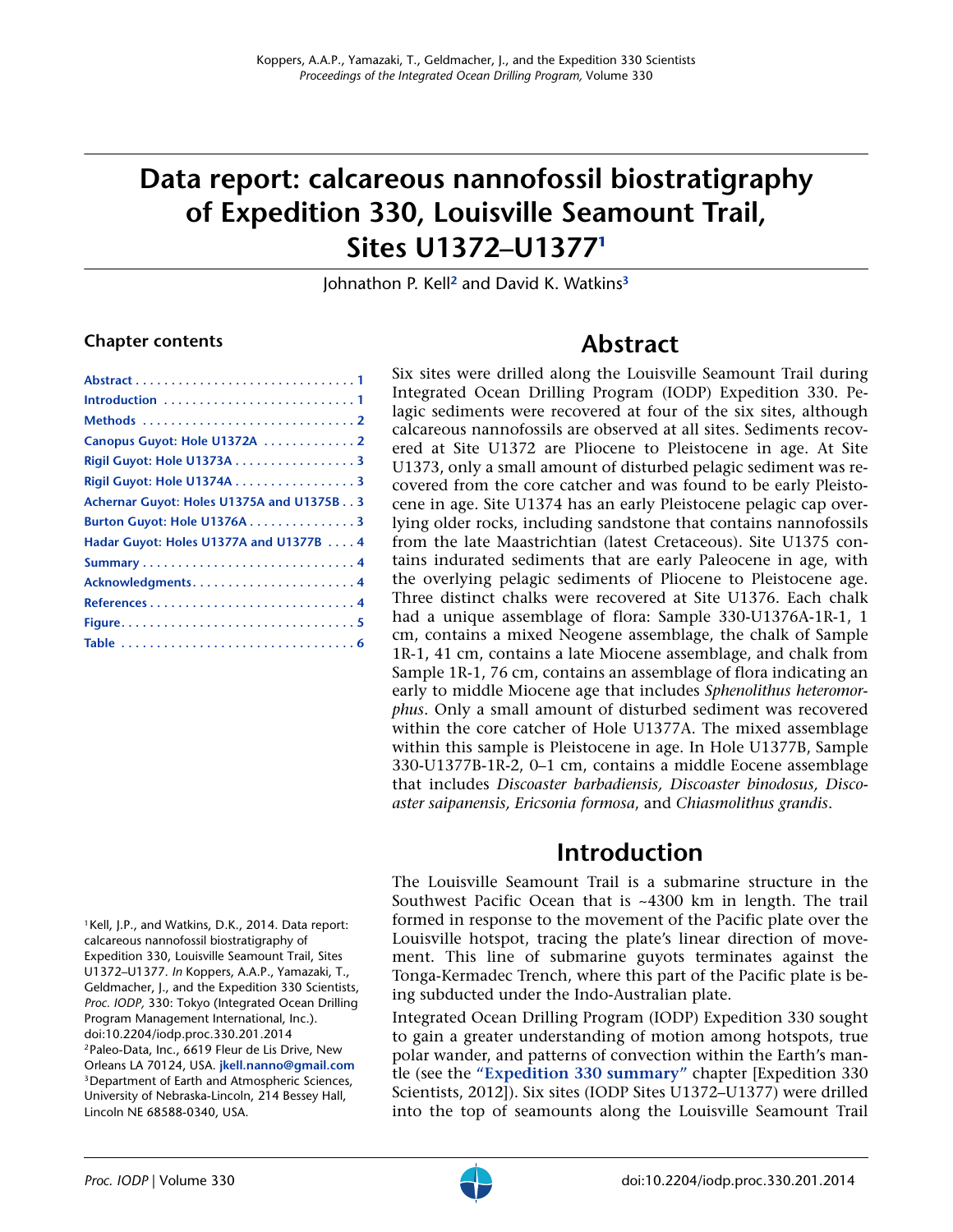during the expedition (Fig. **[F1](#page-4-0)**). Four of the six sites recovered a thin (6.6–13.5 m) layer of pelagic ooze capping the igneous rocks of the seamounts. In an effort to maximize core recovery in these sedimentary sections, a gravity-push method using the weight of the drill string with little or no rotation of the rotary core barrel assembly was employed. No pelagic ooze was encountered at Sites U1373 and U1376, as the holes were spudded directly into cobble-rich hardgrounds. The majority of the sedimentary section at all sites is composed of volcanic sandstone along with varying basalt breccia/ conglomerates. Frequently, these clastic sediment packages are mixed with basaltic lava flows and various other volcanic products.

#### **Methods**

<span id="page-1-0"></span>The calcareous nannofossils discussed here were examined in smear slides prepared using microscope slides and coverslips that were mounted with Norland optical adhesive. These slides were observed using standard light microscope techniques on a Zeiss Photoscope 3 with cross-polarized and plane-transmitted light at 1000× magnification. A minimum of two traverses were examined for each sample, one in cross-polarized light and another in plane-transmitted light, with additional scanning of the slide for rare specimens. The zonation of Okada and Bukry (1980) was applied for Cenozoic calcareous nannofossils, whereas the zonation of Sissingh (1977) was used for the Upper Cretaceous. Taxonomy follows that of Bown (1998) and Perch-Nielsen (1985), where full taxonomic lists can be found. Complete lists of species identified by sample can be found in Table **[T1.](#page-5-0)**

Estimates of the abundance of calcareous nannofossils were determined as follows:

- $D =$  dominant (>100 specimens per field of view).
- $A =$  abundant (>10–100 specimens per field of view).
- $C =$  common (1–10 specimens per field of view).
- $F = few (1 specimen per 1–10 fields of view).$
- $R =$  rare (<1 specimen per 10 fields of view).
- $B = barrier$ .

Preservation of calcareous nannofossils was classified as follows:

- VG = very good (no evidence of dissolution and/or recrystallization, no alteration of primary morphological characteristics, and all specimens identifiable to the species level).
- $G = good$  (little or no evidence of dissolution and/or recrystallization, primary morpho-

logical characteristics only slightly altered, and specimens identifiable to the species level).

- $M =$  moderate (some etching and/or recrystallization, primary morphological characteristics somewhat altered, and most specimens identifiable to the species level).
- $P = poor$  (severe etching or overgrowth, primary morphological characteristics largely destroyed, fragmentation has occurred, and specimens often unidentifiable at the species and/or generic level).

### <span id="page-1-1"></span>**Canopus Guyot: Hole U1372A**

Drilling at Canopus Guyot recovered three cores containing pelagic sediment. This sediment was soupy in nature, requiring the core liner to be perforated and stood on end to allow excess water to drain before curation. This treatment may have allowed movement of nannofossils through the length of the core and resulted in a degree of homogenization of the assemblages. In general, the pelagic cap recovered from Hole U1372A contains nannofossil assemblages of Neogene age.

Sediment from Cores 330-U1372A-1R through 5R were examined for calcareous nannofossil content. In general, two samples were examined in each section (Table **[T1](#page-5-0)**). All nannofossil samples examined exhibit very good to good preservation. Core 1R is only 10 cm long and is thought to have been recovered at the mudline. Small *Gephyrocapsa* spp. dominate the assemblage. The presence of *Pseudoemiliania lacunosa* indicates a Pleistocene age, assigned to Zone CN14.

Thirteen samples were examined from Core 330- U1372A-2R. Small gephyrocapsids compose the majority of the assemblage. *P. lacunosa* is present throughout Core 2R, and this species, together with the absence of discoasters, indicates Zones CN13– CN14 (early Pleistocene).

Sample 330-U1372A-3R-1, 0–1 cm, contains the first observed discoasters, including *Discoaster brouweri, Discoaster tamalis*, and *Discoaster variabilis*. These cooccur with *Sphenolithus abies* and *Reticulofenestra pseudoumbilicus*. The last appearance datum (LAD) of the latter taxon marks the top of Zone CN11. This assemblage persists through the base of Core 3R, which is assigned to Zone CN11 (Pliocene).

Samples from the matrix of the volcanic breccia/conglomerates in Cores 330-U1372A-4R and 5R were barren or composed of very rare, long-ranging specimens that were not age diagnostic.

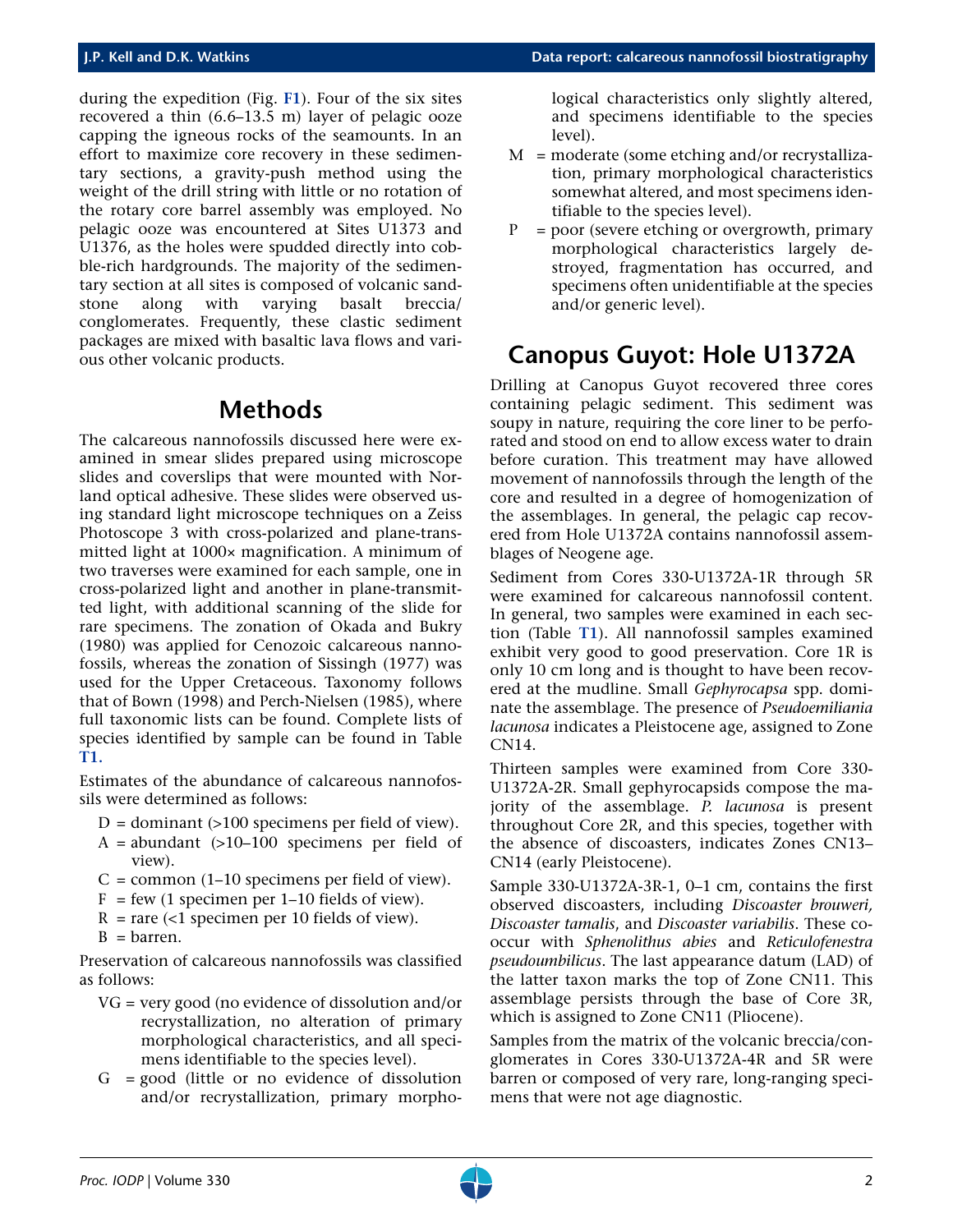#### **Rigil Guyot: Hole U1373A**

<span id="page-2-3"></span>Despite pelagic sediment observed during seafloor observation before spudding the hole, almost none was recovered. The very small amount of material in the core catcher is assumed to have settled out from the seawater in the core liner and likely represents the unsampled oozy sediment observed during seafloor observation. The assemblage contains Neogene background species *Helicosphaera carteri* and *Calcidiscus leptoporus*. Common species include small *Gephyrocapsa* and *P. lacunosa*. Rare specimens of *Gephyrocapsa caribbeanica* (>4 µm) were also observed, the first occurrence of which marks the base of Zone CN13. Based on the presence of *G. caribbeanica* (>4 µm) and *P. lacunosa*, as well as the disturbed nature of the recovered sediment, a range of Zones CN13– CN14 is assigned to this sediment.

Additional samples from the volcanic breccias and conglomerates are barren of nannofossils with the exception Sample 330-U1373A-1R-3, 14–16 cm, which contains an assemblage of long-ranging taxa (Table **[T1](#page-5-0)**); however, the continued presence of *P. lacunosa* and small *Gephyrocapsa* and absence of discoasters suggests a similar zonal assignment of Zones CN13–CN14 (early Pleistocene).

### **Rigil Guyot: Hole U1374A**

<span id="page-2-0"></span>Hole U1374A was the second site to be drilled on Rigil Guyot. The first core contained 6.64 m of unconsolidated pelagic sediment, with an additional 0.62 m of volcanic sandstone at the bottom. Eleven samples were examined through the interval of pelagic sediment (Table **[T1](#page-5-0)**). The first sample (330- U1374A-1R-1, 99–100 cm) contains *Ceratolithus cristatus* and *G. caribbeanica*, with an assemblage of long-ranging background flora, suggesting an age no older than Pleistocene. Sample 1R-2, 130–131 cm, contains the LAD of *Helicosphaera sellii*, and Sample 1R-3, 99–100 cm, contains the LAD of *Calcidiscus macintyrei*, which both occur within Subzone CN13b. These taxa persist to the base of the pelagic sediment, and no discoasters were observed in any of the samples, indicating that the base of the pelagic cap recovered in Hole U1374A contains calcareous nannofossil assemblages of early Pleistocene age (Zone CN13).

Indurated sandstone from Samples 330-U1374A-3R-1, 30 cm, and 3R-1, 70 cm, contain nannofossils in rare abundances from the Upper Cretaceous. The sample at 30 cm has a lower species richness than the sample at 70 cm (11 species versus 17 species, respectively), both contain Upper Cretaceous species including *Prediscosphaera cretacea, Prediscosphaera spinosa, Arkhangelskiella specillata, Eiffellithus turriseiffelii, Micula decussata, Microrhabdulus belgicus*, and *Nephrolithus frequens*, indicative of Zone CC26 (late Maastrichtian).

#### <span id="page-2-1"></span>**Achernar Guyot: Holes U1375A and U1375B**

Hole U1375A was thought to have recovered 8.5 m of pelagic sediment that was flushed away during the rotary core barrel drilling process, leaving only a small amount of disturbed sediment in the core catcher. This sample contains a mixed assemblage of nannofossils that includes *C. macintyrei* and *H. sellii*, indicative of Pliocene to early Pleistocene age sediments (Table **[T1](#page-5-0)**).

Scrapings were taken with a razor blade from the indurated sedimentary matrix of the volcanic breccia in Section 330-U1375A-2R-1. Sample 2R-1, 32 cm, is nearly barren, with a single specimen of *Coccolithus pelagicus* observed. Sample 2R-1, 13 cm, contains rare specimens of *Prinsius bisulcus, Prinsius dimorphosus*, and *Prinsius martinii*, indicating an early Paleocene age.

A sample taken from the core catcher of Core 330- U1375B-1R contains only rare Pliocene to Pleistocene nannofossils (Table **[T1](#page-5-0)**).

#### <span id="page-2-2"></span>**Burton Guyot: Hole U1376A**

During visual reconnaissance for Hole U1376A, the subsea camera showed no pelagic sediment present in the immediate area. Although no pelagic sediments were recovered, 11 samples were examined from Site U1376. Eight samples collected by scraping material from the indurated sedimentary matrix of a volcanic sandstone and a limestone proved to be barren of nannofossils (Table **[T1](#page-5-0)**). Three additional samples that contain nannofossils were taken from three chalks within Section 330-U1376A-1R-1. Sample 1R-1, 1 cm, contains a mixed Neogene assemblage that includes *S. abies, C. leptoporus, Calcidiscus tropicus, Discoaster neohamatus*, and *Discoaster deflandrei*. Sample 1R-1, 41 cm, contains an assemblage composed of *Amaurolithus primus, Amaurolithus delicatus, Amaurolithus tricorniculatus*, and *Discoaster loeblichii*. The LAD of *D. loeblichii* falls within Subzone CN9a and the first appearance datum of the genus *Amaurolithus* marks the base of Subzone CN9b, suggesting that the chalk was deposited during the latest

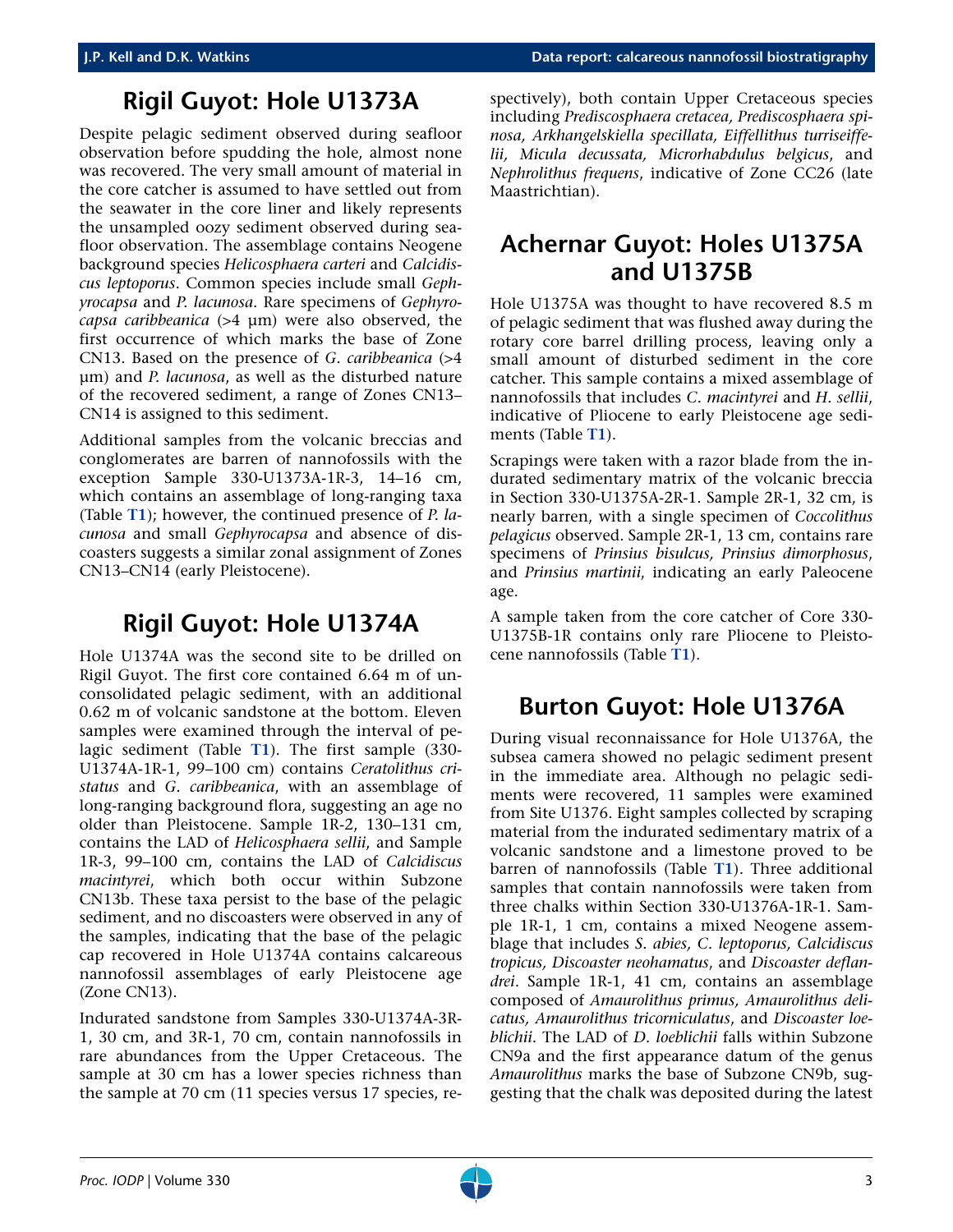Tortonian (late Miocene). Sample 1R-1, 76 cm, contains frequent *Sphenolithus heteromorphus*, indicating an early to middle Miocene age (Zones CN3–CN4).

#### <span id="page-3-0"></span>**Hadar Guyot: Holes U1377A and U1377B**

Two holes were drilled at Hadar Guyot. In Hole U1377A, only a small amount of disturbed sediment was recovered in the core catcher of the first core. The majority of the mixed assemblage within this sample is composed of Pleistocene-age nannofossils, including small *Gephyrocapsa* and *P. lacunosa*. The assemblage also includes older, presumably reworked taxa, including *D. brouweri* and *Discoaster triradiatus* (late Miocene to Pliocene), as well as *D. neohamatus* (late Miocene). Two additional samples were taken from Section 330-U1377A-2R-1. Sample 2R-1, 8 cm, contains a single specimen of *Cyclicargolithus floridanus* (late Eocene to middle Miocene) along with a single specimen of the long-ranging Mesozoic species *Watznaeuria barnesiae*; their presence may be the result of contamination. Sample 2R-1, 13 cm, contains a single specimen each of the Cenozoic taxa *C. pelagicus* and *Dictyococcites productus*.

Four samples were taken from the Hole U1377B. Sample 330-U1377B-1R-2, 0–1 cm, contains an Eocene assemblage including *Discoaster barbadiensis, Discoaster binodosus, Discoaster saipanensis*, *Ericsonia formosa*, and *Chiasmolithus grandis*, which suggest a middle Eocene age. The remaining three samples were taken from Section 1R-2. Sample 1R-2, 7 cm, contains only two species that are not age diagnostic (*D. productus* and *C. floridanus*). Sample 1R-2, 28 cm, contains a mixed assemblage of late Miocene to Pleistocene nannofossils including *C. macintyrei, Discoaster surculus, D. tamalis*, and small *Gephyrocapsa* and could represent contamination. The final sample (1R-2, 29 cm) is barren of nannoflora.

#### **Summary**

<span id="page-3-1"></span>Drilling at six sites during Expedition 330 recovered sediments from the Upper Cretaceous (upper Maastrichtian) to Pleistocene. Pelagic sediment was recovered at four of the six sites, although calcareous nannofossils are present at all sites. Sediments recovered at Site U1372 are Pliocene to Pleistocene in age. At Site U1373, a small amount of disturbed pelagic sediment of early Pleistocene age was recovered within the core catcher. Site U1374 has an early Pleistocene pelagic cap overlying older sediment, including sandstone that contains nannofossils of late Maastrichtian (latest Cretaceous) age. Indurated sediments sampled from Site U1375 contain nannofossils indicative of the early Paleocene, whereas the overlying pelagic sediments are Pliocene to Pleistocene in age. At Site U1376, three distinct chalks were recovered; each chalk contains a unique assemblage of nannofossils. Sample 330-U1376A-1R-1, 1 cm, contains a mixed Neogene assemblage. Sample 1R-1, 41 cm, contains a late Miocene assemblage, whereas Sample 1R-1, 76 cm, contains *S. hetermorphus*, indicative of the early to middle Miocene. At Site U1377, a small amount of disturbed sediment was recovered within the core catcher of Hole U1377A, which contains a mixed assemblage that is likely Pleistocene in age. In Hole U1377B, Sample 330-U1377B-1R-2, 0–1 cm, contains a middle Eocene assemblage that includes *D. barbadiensis, D. binodosus, D. saipanensis, E. formosa*, and *C. grandis*.

## **Acknowledgments**

<span id="page-3-2"></span>The first author wishes to thank Dr. David K. Watkins for helpful comments and reviews of early drafts of this paper. We also wish to thank Dr. Denise Kulhanek for a helpful external review of the final draft. Samples were provided by the Integrated Ocean Drilling Program (IODP). Funding was provided by the National Science Foundation.

#### **References**

- <span id="page-3-3"></span>Bown, P.R. (Ed.), 1998. *Calcareous Nannofossil Biostratigraphy:* Dordrecht, The Netherlands (Kluwer Academic Publ.).
- Expedition 330 Scientists, 2012. Expedition 330 summary. *In* Koppers, A.A.P., Yamazaki, T., Geldmacher, J., and the Expedition 330 Scientists, *Proc. IODP,* 330: Tokyo (Integrated Ocean Drilling Program Management International, Inc.). **[doi:10.2204/iodp.proc.330.101.2012](http://dx.doi.org/doi:10.2204/iodp.proc.330.101.2012)**
- Okada, H., and Bukry, D., 1980. Supplementary modification and introduction of code numbers to the low-latitude coccolith biostratigraphic zonation (Bukry, 1973; 1975). *Mar. Micropaleontol.,* 5:321–325. **[doi:10.1016/](http://dx.doi.org/10.1016/0377-8398(80)90016-X) [0377-8398\(80\)90016-X](http://dx.doi.org/10.1016/0377-8398(80)90016-X)**
- Perch-Nielsen, K., 1985. Cenozoic calcareous nannofossils. *In* Bolli, H.M., Saunders, J.B., and Perch-Nielsen, K. (Eds.), *Plankton Stratigraphy:* Cambridge (Cambridge Univ. Press), 427–554.
- Sissingh, W., 1977. Biostratigraphy of Cretaceous calcareous nannoplankton. *Geol. Mijnbouw,* 56:37–65.

**Initial receipt:** 20 October 2013 **Acceptance:** 30 April 2014 **Publication:** 31 July 2014 **MS 330-201**

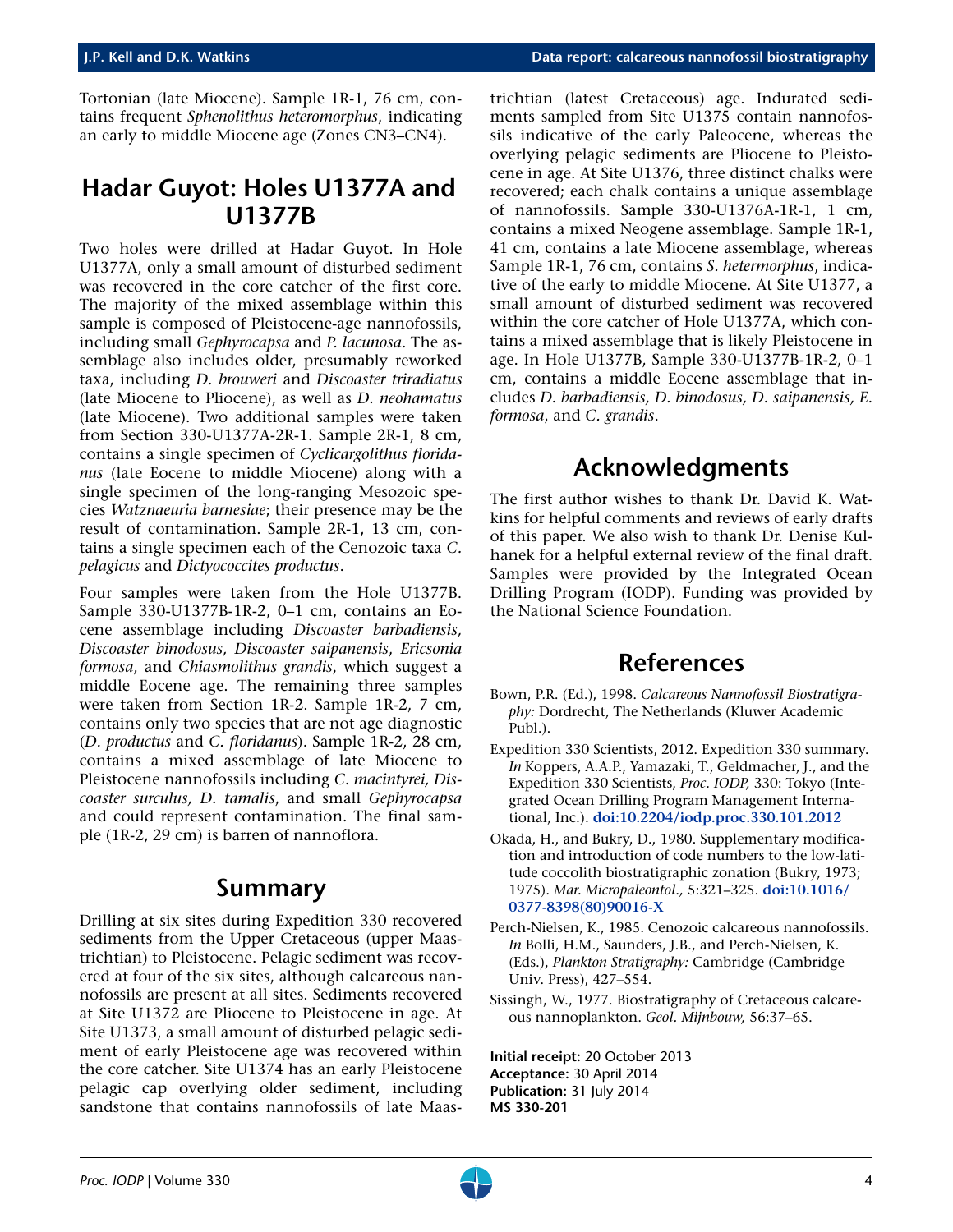

<span id="page-4-0"></span>Figure F1. Expedition 330 site map. IODP = Integrated Ocean Drilling Program.